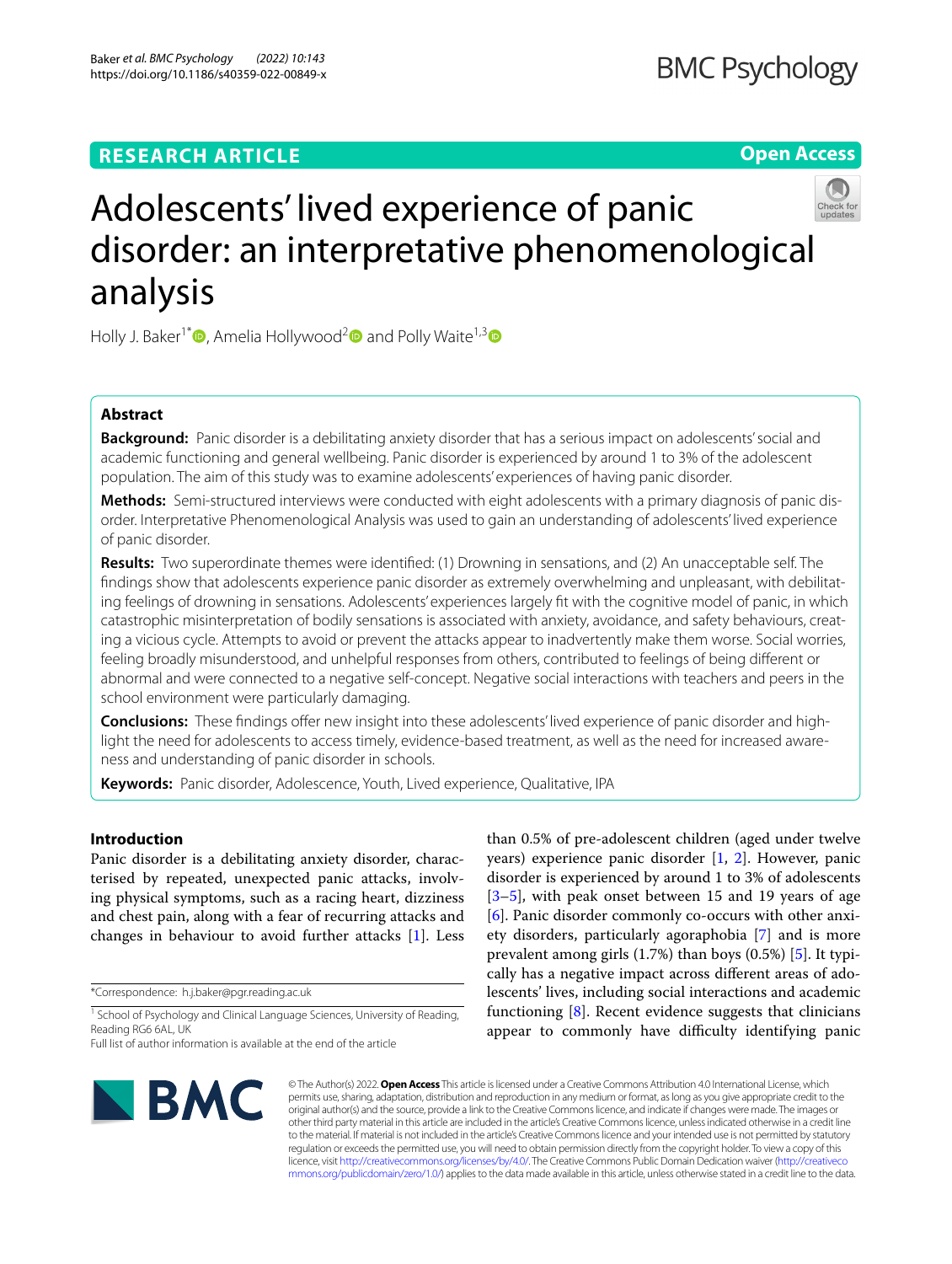disorder in adolescents [\[9](#page-11-7)]. While there are cognitive behavioural treatments that have been demonstrated to be efective in the treatment of panic disorder in adolescents [[10](#page-11-8)], a signifcant minority continue to experience panic disorder post-treatment. Therefore, it is crucial that we develop a greater understanding of adolescents' experience of panic disorder to improve its identifcation and treatment.

The existing literature gives some indication of the diagnostic symptoms experienced by children and adolescents with panic disorder. The most common symptoms experienced by more than two thirds of children and adolescents (aged 8–17 years) with panic disorder appear to be dizziness, shortness of breath [[11](#page-11-9)], palpitations and shaking [\[12](#page-11-10), [13](#page-11-11)]. Around half of young people also report experiencing depersonalisation/derealisation (i.e., feelings of unreality in terms of the self and others/ surroundings), and cognitive symptoms, including fears of dying [\[11](#page-11-9), [13](#page-11-11), [14](#page-11-12)] and of going crazy or losing control  $[11, 13, 14]$  $[11, 13, 14]$  $[11, 13, 14]$  $[11, 13, 14]$  $[11, 13, 14]$  $[11, 13, 14]$  $[11, 13, 14]$ . This is consistent with evidence of an association between panic disorder and anxiety sensitivity [[8,](#page-11-6) [15\]](#page-11-13) i.e., a tendency to believe that the experience of anxiety causes illness, embarrassment, or further anxiety. Kearney, et al.  $[8]$  $[8]$  found that children and adolescents aged 8–17 years had higher levels of anxiety sensitivity than those with other anxiety disorders and Elkins, et al. [[15\]](#page-11-13) found a significant association between anxiety sensitivity and panic disorder symptom severity in adolescents aged 11–17 years. However, it is notable that many of the studies examining the phenomenology of panic disorder in young people were published more than 20 years ago. In addition, caution is warranted in relying on fndings from studies that include children as well as adolescents, especially given the very low rates of panic disorder among pre-adolescent children [\[1](#page-11-0), [2\]](#page-11-1). Given that panic disorder is largely seen in adolescents rather than children, further research is required specifcally with adolescents, and to move beyond symptoms to better understand the broader lived experience of panic disorder in adolescents.

In contrast to adolescents, panic disorder in adults is well understood, with a well-validated model that allows us to understand the development and maintenance of panic disorder [[16–](#page-11-14)[18\]](#page-11-15). Clark's cognitive model of panic [\[16\]](#page-11-14) proposes that normal physiological anxiety responses are misinterpreted in a catastrophic way (e.g., an increased heart rate may be misinterpreted as a heart attack), and that the individual perceives immediate danger, causing further apprehension and bodily sensations that culminate in a panic attack. Raffa et al. [[19\]](#page-11-16) found that 90% of adults with panic disorder had between one and four feared consequences during a panic attack, with the most common fears being embarrassment, death, fainting, going crazy, losing control and inability to cope/ loss of independence [\[19](#page-11-16)]. Safety behaviours are protective behaviours aimed at avoiding or preventing perceived threats and are present across anxiety disorders [[20\]](#page-11-17). Avoidance strategies and safety behaviours are commonly used, for example, avoiding situations or activities that are perceived to elicit panic attacks [\[1](#page-11-0)], and contribute to the maintenance of panic cognitions [\[21\]](#page-11-18). However, it is not known if adolescents' experiences of panic disorder are similar to adults, in terms of how they make sense of the sensations and what they do to try to cope during panic attacks.

It is possible that adolescents' experiences of panic disorder difer to that of adults due to developmental diferences, as well as environmental factors. Adolescence is characterised by physical, behavioural, social and cognitive changes [\[22](#page-11-19), [23](#page-11-20)], with the adolescent brain undergoing structural and functional changes [\[23](#page-11-20)]. Neurological development of the 'social brain' [[24](#page-11-21)] is of particular importance during adolescence and is informed by perceptions of how others view us (e.g., other people think I'm weird) [[25\]](#page-11-22). Coupled with these changes, social interactions become more complex and more important than among younger children [\[26](#page-11-23)]. Furthermore, adolescents experience increased self-awareness [\[27](#page-11-24), [28\]](#page-11-25) and a continuing development of self-concept, which is particularly infuenced by peers [\[25](#page-11-22)]. Social interactions also have an increased impact on adolescents' psychological wellbeing compared with children and adults [\[29](#page-11-26)], with negative social interactions and peer rejection leading to worsened mood, increased distress and anxiety [\[30](#page-11-27)]. These factors are likely to be salient for adolescents with panic disorder, and negative experiences and interactions are likely to be particularly impactful, due to a combination of these developmental sensitivities. In addition, adolescents are likely to be in full-time education and living at home with parents, and so it may be particularly important to understand the role played by others (i.e., school staf, peers, and family members) in adolescents' experiences of having panic disorder.

Qualitative research methods are particularly useful for exploratory research questions in the feld of mental health, where little is already known about the phenomenon [[31](#page-11-28)]. To our knowledge, there are no published qualitative accounts of adolescent experiences of having panic disorder (or indeed anxiety disorders more broadly). There is one qualitative interview study of 14–18-year-olds who had experienced panic attacks within the last year (but had not been diagnostically assessed for panic disorder) [[32\]](#page-11-29). Semi-structured interviews of ten adolescents (mean age 16.7 years) were analysed using Interpretative Phenomenological Analysis (IPA). Six themes were identifed that included panic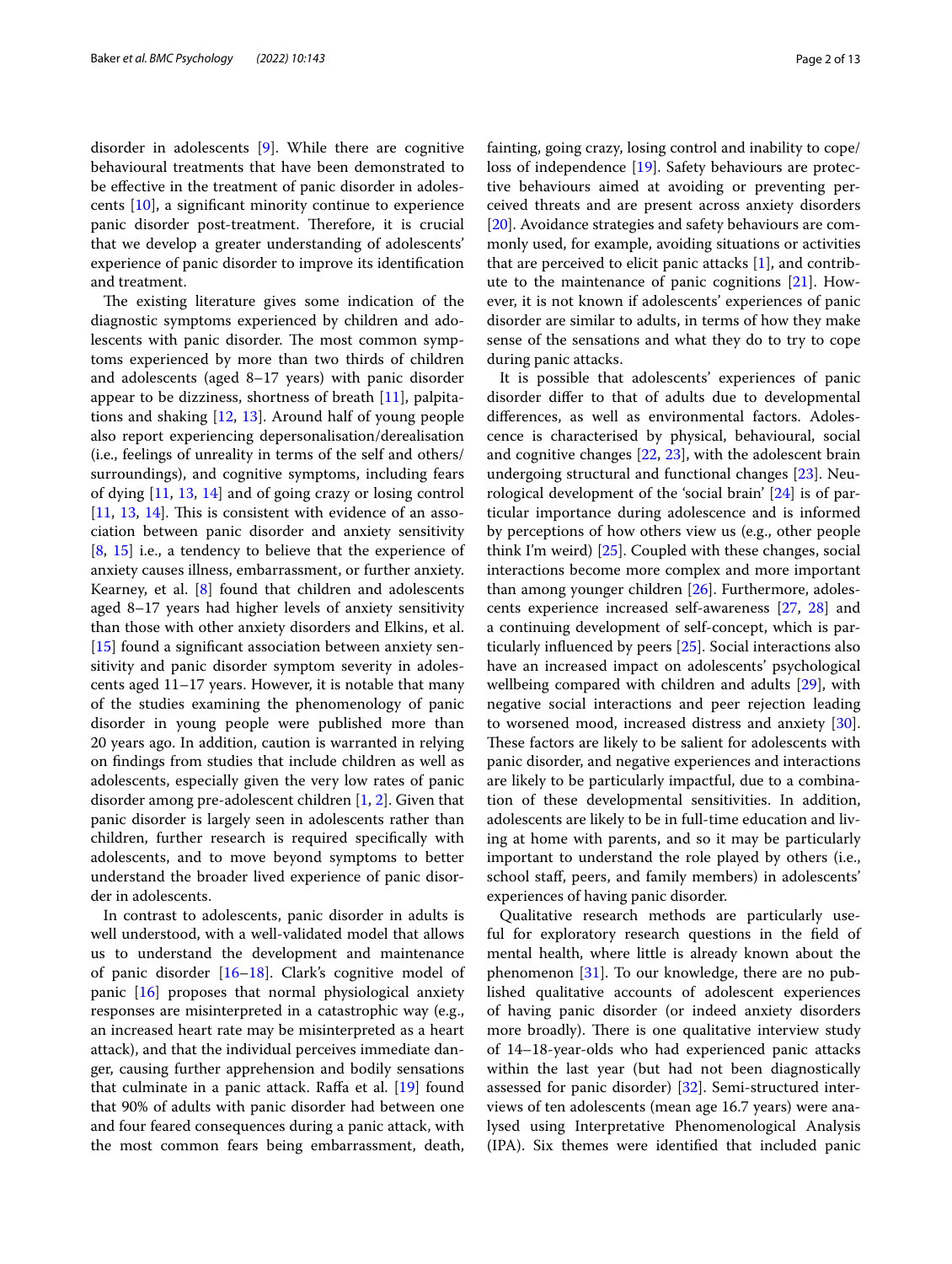attacks feeling intense, overwhelming, out of control and like a battle within themselves. Mental images enhanced the intensity of panic. As a consequence, adolescents felt isolated, disconnected from others, and the attacks had a negative impact on identity [[32\]](#page-11-29). Hewitt et al. concluded that further research with clinical samples of adolescents with a diagnosis of panic disorder would be important in addressing the limitation of potential diagnostic heterogeneity in their sample and enabling further understanding of this phenomenon.

The current study is the first to explore the lived experience of adolescents with a primary diagnosis of panic disorder. We focused on adolescents aged 11–18 years, as panic disorder is prevalent within this age range, and this age group share similar environments (e.g., likely to be living at home with family members and in full time compulsory education). Specifcally, the research aimed to gain an in-depth understanding of adolescents' lived experience of panic disorder.

## **Methods**

This was a qualitative, one-to-one, semi-structured interview design. Ethical approval for the study was obtained from the University of Reading Ethics Committee (REF: UREC 19/46) and through the NHS Research Ethics Committee (REF: 19/SC/0287).

#### **Methodology**

Interpretative Phenomenological Analysis (IPA) [[33](#page-11-30)] is an idiographic approach grounded in understanding individual experiences [[34\]](#page-11-31) and has utility in its clinical application and within wider theoretical contexts [\[35](#page-11-32)]. IPA was used to understand adolescents' subjective experience of the phenomenon of panic disorder. The lead researcher (HB) approached the analysis from a phenomenological philosophical perspective.

| Page 3 of 13 |  |  |  |
|--------------|--|--|--|
|--------------|--|--|--|

#### **Participants**

As is typical for IPA, we aimed for a homogenous sample. Participants were included in the study if they were aged 11–18 years, had a DSM-5 diagnosis of panic disorder [[1](#page-11-0)], experienced at least one panic attack in the preceding month and did not have an autistic spectrum disorder, learning disabilities, suicidal intent, or recurrent or potentially life-limiting self-harm. Eight participants were interviewed for the study, and all had panic disorder as their primary anxiety disorder diagnosis. Their demographic and clinical characteristics are shown in Table [1](#page-2-0). In terms of demographic backgrounds, participants were aged from 13 to 17 years of age and represent a relatively homogenous sample in terms of sex (with only one male participant and the remainder female), and ethnicity (with only one participant from a background other than White British).

## **Recruitment**

Participants were recruited using purposive homogenous sampling. All participants had been recruited to a NIHRfunded feasibility study of the treatment of panic disorder in adolescents, being conducted within the NHS-commissioned Anxiety and Depression in Young People (AnDY) Research Clinic at The University of Reading. Participants were referred for treatment by primary and secondary care services, or recruited through local advertising (e.g., in schools, GP surgeries and on social media). Once referred for treatment, an assessment was conducted to determine whether they met diagnostic criteria for panic disorder (i.e., recurrent, unexpected panic attacks with four or more symptoms and persistent worries about future attacks or related changes in behaviour) [[1\]](#page-11-0) and were eligible for the trial. Interviews for this study took place between October 2019 and October 2020. The first five interviews took place before the COVID-19

<span id="page-2-0"></span>

|  |  |  | Table 1 Participants' demographic and clinical information |
|--|--|--|------------------------------------------------------------|
|--|--|--|------------------------------------------------------------|

| Participant | Age       | <b>Ethnicity</b> | PDSS-C         | Panic                  | Agoraphobia | Social anxiety | Generalised                    | Separation              |  |
|-------------|-----------|------------------|----------------|------------------------|-------------|----------------|--------------------------------|-------------------------|--|
|             |           |                  | total score    | disorder<br><b>CSR</b> | <b>CSR</b>  | disorder CSR   | anxiety disorder<br><b>CSR</b> | anxiety<br>disorder CSR |  |
| Mia         | $16 - 17$ | White British    | $\overline{4}$ | $\overline{4}$         |             |                |                                |                         |  |
| Andrew      | $13 - 15$ | White British    | 8              |                        |             | 4              |                                |                         |  |
| Emma        | $13 - 15$ | White British    | 24             | 6                      | 6           | 6              | 5                              |                         |  |
| Olivia      | $13 - 15$ | White British    |                | 5                      |             |                | -                              |                         |  |
| Eva         | $13 - 15$ | White British    | 10             | 5                      | 5           |                | 5                              |                         |  |
| Alexandra   | $16 - 17$ | White British    | 9              | 6                      |             |                |                                |                         |  |
| Azita       | $16 - 17$ | Other            | 24             |                        |             | 4              |                                |                         |  |
| Lilly       | $16 - 17$ | White British    | 10             | 6                      |             |                |                                |                         |  |

*SAD* Social anxiety disorder, *GAD* Generalised anxiety disorder, *SepAD* Separation anxiety disorder, *CSR* Clinician severity rating on the anxiety disorders interview schedule [ADIS; scores range from the clinical cut-of of 4 (moderate) to 8 (very severely disabling/disturbing)], *PDSS* Panic disorder severity scale for children (PDSS-C includes seven items; each rated on a 0–4 scale (maximum score $=$  28), with a higher score indicating greater severity)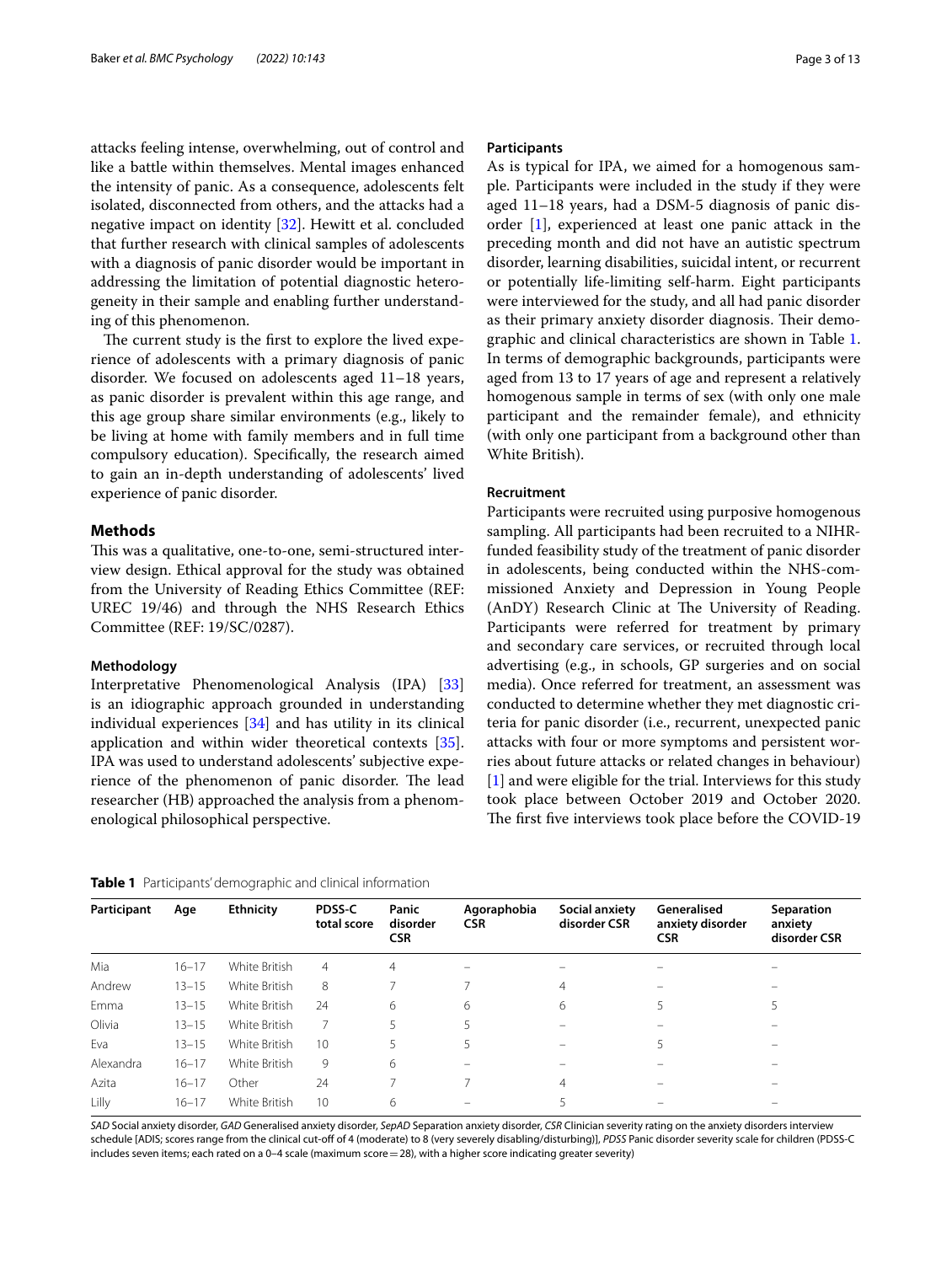pandemic and UK lockdown, which began on 16<sup>th</sup> March 2020. Three interviews took place during the pandemic.

If participants were eligible and agreed to take part in the trial, they were then approached face to face and asked if they would like to participate in a qualitative interview about their experience of having panic disorder. Written informed consent was given by adolescents aged 16–18 years (or assent for adolescents under 16 years of age). Parents gave written informed consent for adolescents under 16 years of age. Parents also gave written informed consent for themselves to complete measures as part of the trial. Participants were the frst eight sequentially to agree to participate. One (male) participant in the trial declined to be interviewed but did not provide a reason. Although there was little variability in terms of sex and ethnicity, this refects the wider trial sample. The sample size was typical of IPA as analysis is based on detailed, in-depth examination of a small number of cases [[33](#page-11-30)].

#### **Procedure**

Data were collected using one to one, semi-structured interviews conducted by lead researcher HB, a female postgraduate researcher in psychology who had training and experience in qualitative research. The study was carried out as part of the lead researcher's PhD. The interviewer had not met participants prior to them agreeing to take part in the interview and was not involved in the wider feasibility study. Interviews took place prior to the participants beginning treatment for panic disorder. They were conducted with only the researcher and the participant present, either at the clinic  $(n=4)$ , in the young person's home  $(n=3)$  or via video-conferencing software  $(n=1)$  (due to restrictions due to the COVID-19 pandemic). Participants were reimbursed for the time taken to participate. At the start of each interview the researcher (HB) explained that the purpose was to gain an understanding of young peoples' experiences of having panic disorder. Interviews were guided by broad, open questions based on an interview schedule (see Additional fle [1](#page-10-0): Fig. S1) that was developed in line with IPA methodology and recommendations [[33](#page-11-30)]. It included questions covering the participant's experience of having a panic attack, perceived causes, and how panic had afected their life. Each participant determined the fow of the interview, including the topics and the depth to which they were discussed. Gentle prompts were used to suggest topics that seemed to be of importance to the participant. Interviews were audio-recorded and ranged from 18 to 63 min duration (mean=40 min). Recordings were transcribed verbatim by HB and the transcripts formed the raw data. NVivo 11 software was used to

organise the data. Pseudonyms were allocated to participants to protect their identity.

## **Measures**

The Anxiety Disorders Interview Schedule (ADIS-C/P; [[36\]](#page-11-33)), and Kiddie Schedule for Affective Disorders and Schizophrenia (K-SADS; [[37\]](#page-11-34)) were used to determine diagnoses of panic disorder and co-morbid disorders. Panic symptom severity was assessed using the Panic Disorder Severity Scale for Children [[38](#page-11-35)]. Further information on all measures is included in Additional fle [1](#page-10-0): Fig. S2.

## **Analysis**

Analysis was completed in a six-step process in line with the recommendations for using IPA [\[33](#page-11-30), [39](#page-11-36), [40\]](#page-11-37). Initial exploratory notes were made on each individual transcript of emerging themes, as well as commenting on participants explicit meanings, focusing on thoughts and experiences expressed and on linguistic points of interest, (e.g., pauses, words/phrases emphasised by the participant). The lead researcher (HB) made interpretations that went beyond explicit meanings to implied meaning, exploring the emotional responses of both the participant and researcher to gain an understanding of participants' subjective experience. Initial emergent themes were developed into subordinate and superordinate themes by exploring connections and patterns between cases, examining similarities and diferences between accounts, while remaining closely tied to participants' accounts. The lead researcher engaged in a double hermeneutic process, as she tried to make sense of the participant's experience, while the participant was also trying to make sense of their own experience. The researcher made notes in a refective log throughout the process, recording thoughts, feelings and interpretations of possible meanings and connections to theoretical perspectives. This allowed the researcher (HB) to explore her responses, bring awareness to assumptions and biases and how these may afect the interviews and analysis. Therefore, this process aided the researcher in 'bracketing off' [\[33](#page-11-30)] these assumptions and biases. Emergent themes, subordinate and superordinate themes were discussed with AH, a health psychologist and PW, a clinical psychologist, who are both researchers with qualitative expertise. Researcher biases and assumptions were considered and included previous experience working in adult (HB, PW) or child and adolescent mental health services (PW), conducting research into young people's mental health (HB, PW) and adult physical health (AH, HB, PW). Alternative interpretations were considered and discussed. Themes were re-analysed in an iterative process, ensuring that each participant's experience was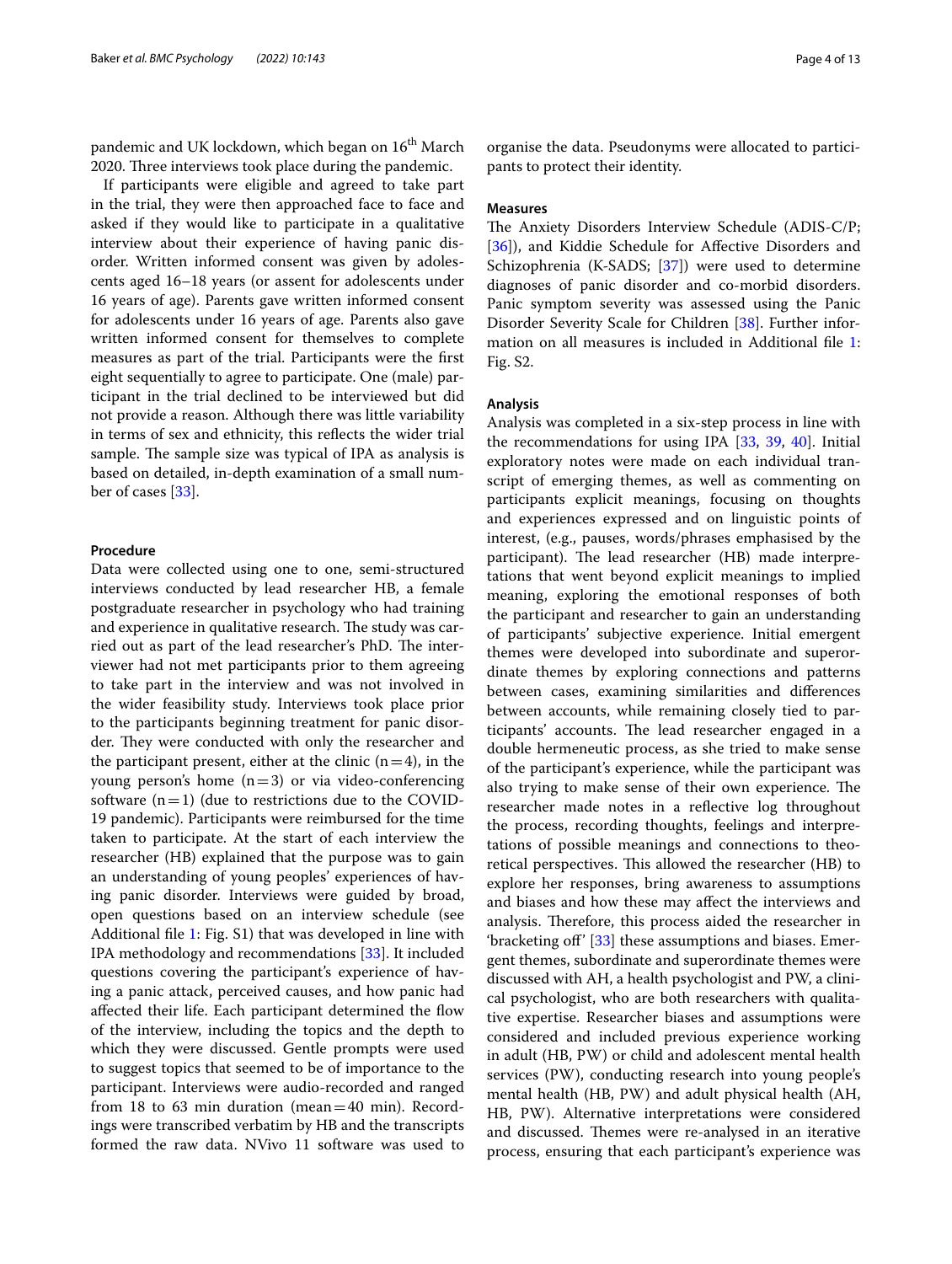incorporated. Emergent themes were re-ordered before establishing fnal subordinate and superordinate themes with illustrative participant quotes identifed.

## **Rigour and study quality**

The study was carried out in accordance with the quality guidelines for qualitative research [[41\]](#page-11-38), including the four principles of sensitivity to context, commitment and rigour, transparency and coherence, and impact and importance. Sensitivity to context was demonstrated through paying particular attention to the interview process, taking time to put participants at ease, using informal language, being aware of the participants' sensitivities and of the power imbalance between interviewer and interviewee. This sensitivity continued throughout the analysis process. Commitment and rigour were addressed by recruiting a sample that was homogenous in terms of all participants having a primary diagnosis of panic disorder (assessed using the same gold standard assessment process), being of a similar in age, and recruited to a feasibility study within the same clinical service. To increase study rigour and transparency, an audit trail was kept throughout the study and analysis process documenting how themes were developed ideographically and across participants. To increase the trustworthiness of the analysis, we also followed guidance for quality and validity specifically in IPA  $[42, 43]$  $[42, 43]$  $[42, 43]$ . This involved building a picture of experience case by case before identifying similarities and diferences across cases, use of a double hermeneutic to develop meaning around the individual's lived experiences and constructing a compelling narrative.

## **Results**

Analysis resulted in two superordinate themes: (1) Drowning in sensations and (2) An unacceptable self. An overview of superordinate and subordinate themes are presented in Table [2](#page-4-0). Together these themes identify how adolescents experience panic disorder and the most salient aspects of their lived experience.

#### **Drowning in sensations**

This superordinate theme represents adolescents' experiences of panic disorder as an intensely unpleasant physical, cognitive, and emotional experience. Each of these elements were interwoven, as adolescents tried to make sense of what was going on in their bodies and minds. This superordinate theme is presented in three interrelated subordinate themes: "A vicious kind of circle", "A diferent mentality" and Losing the battle.

## *"A vicious kind of circle"*

The onset of panic attacks associated with panic disorder were experienced by each of the adolescents as a series of sudden overwhelming physical sensations. These sensations were present in the lead-up to, and during panic attacks, and included feeling their heart pounding, feeling they could not breathe, sweating, shaking, stomach pains, tingling in parts of the body, and dizziness. These sensations were experienced as confusing, frightening, catastrophic and totally overwhelming, as adolescents struggled to understand what was happening to them.

*It normally starts in your fngertips and your toes go all really tingly and then like it just starts spreading up your legs and stuf and then you can't move at all cus once the tingling starts, after that you can't feel anything and then um like when the dizziness, you'll like stand up or something and then you just, it's like a spinning sensation, also like unsteadiness and you feel like if you don't hold onto something, you're just going to fall. You can't breathe properly and like erm, you get like quite snotty, so it kind of all just, you kind of just drown in everything. If it starts happening, then I'll think that I'm going to have a panic attack and then that will make me panic. When you're having a panic attack you just think like the worst of everything (Emma).*

#### <span id="page-4-0"></span>**Table 2** Superordinate and subordinate themes and prevalence within transcripts

| <b>Superordinate theme</b> | Subordinate theme          | <b>Participant pseudonyms</b> |        |      |                  |                  |           |       |       |
|----------------------------|----------------------------|-------------------------------|--------|------|------------------|------------------|-----------|-------|-------|
|                            |                            | Mia                           | Andrew | Emma | Olivia           | Eva              | Alexandra | Azita | Lilly |
| Drowning in sensation      | "A vicious kind of circle" | $*$                           | $*$    | $*$  | $*$              | $*$              |           | $*$   | $*$   |
|                            | "A different mentality"    | $*$                           | $*$    | $*$  | $*$              |                  | $*$       | $*$   | $*$   |
|                            | Losing the battle          | $*$                           | $*$    | $*$  | $*$              | $*$              | $*$       | $*$   | $*$   |
| An unacceptable self       | Under the social spotlight | $*$                           | $*$    | $*$  | $\divideontimes$ | $\divideontimes$ | $*$       | $*$   | $*$   |
|                            | The unhelpful helpers      | $\ast$                        | $*$    | $*$  | $\ast$           | $*$              | $*$       | $*$   | $*$   |
|                            | The outsider               | $*$                           | $*$    | $*$  | $*$              | $*$              | $*$       | $*$   | $*$   |

\* marks where theme was present in transcript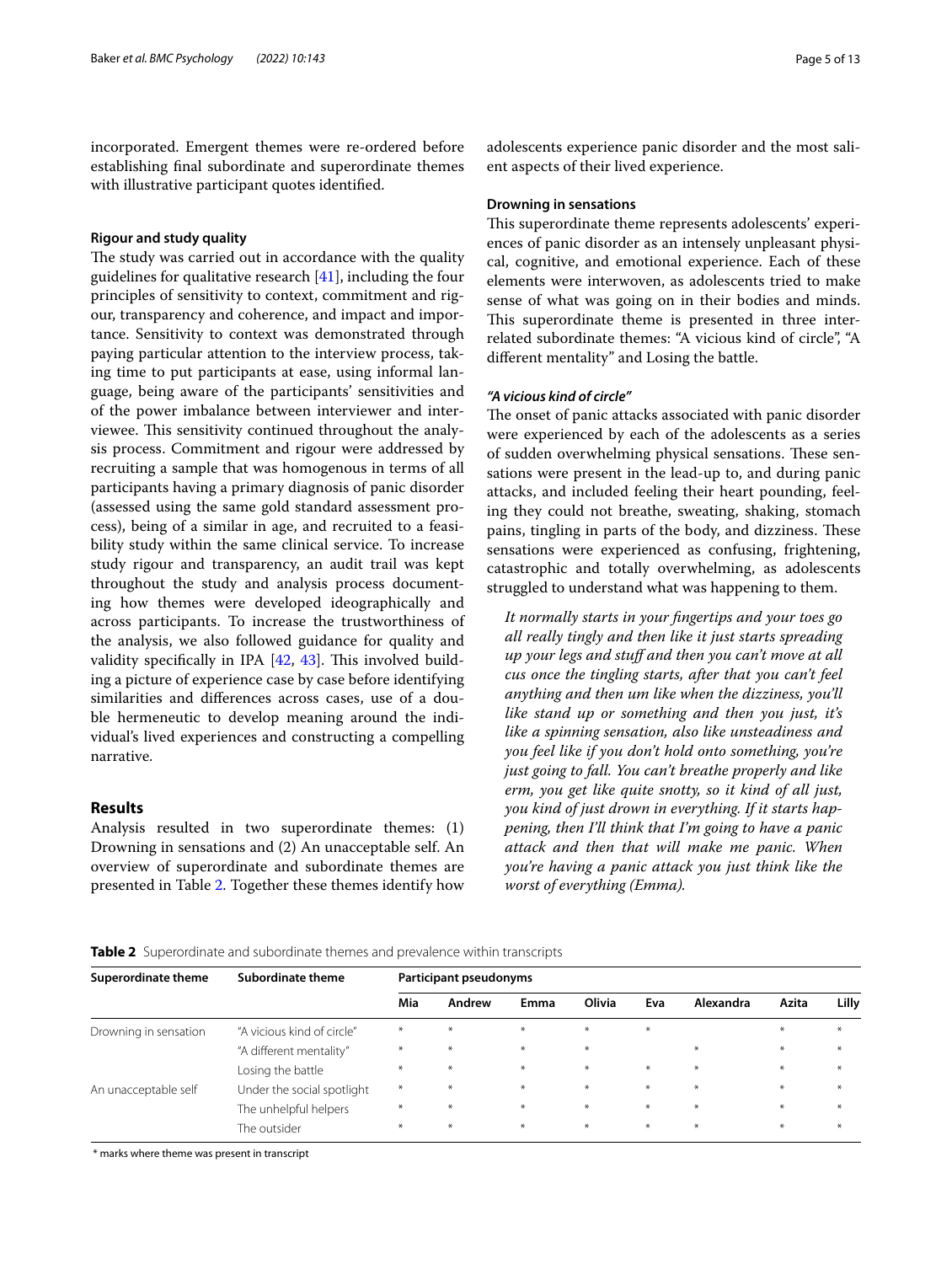Emma describes the onslaught of a series of sensations that sweep through her body, with the image of "drowning in everything" representing her feelings of being totally immersed in physical sensations. As Emma experiences these sensations, worst-case scenario thoughts lead to further feelings of panic and thinking about panic attacks "makes" her panic. All adolescents experienced intense thoughts that were catastrophic in nature, that were associated with anxiety, increasing feelings of uncertainty and fear, and contributed to the escalation of attacks in a cyclical way.

*I always catastrophise about it. I was worried that I'd feel nervous, then it kept on going round and round like a vicious kind of circle, and then I started to kind of get like, develop more worries for like my health, and like I was going to have a heart attack (Olivia).*

Olivia demonstrates how she interprets the physical sensations as meaning that something is seriously physically wrong and how this "vicious kind of circle" escalates the symptoms and worries to the point where, in that moment, she believes her life is under threat. Other adolescents also refected on how, during a panic attack, they believe that the worst could happen, and they could potentially die.

*At frst, I struggled to breathe and then I felt like I was going to faint on the foor, it was terrifying, and I was just panicking, and I just kept like trying to hold on to my mum and like squeeze her. I didn't understand what was going on or why I felt that way, so I was, I was confused as well. I thought I would die (Azita).*

Azita's description of her very frst panic attack demonstrates how the lack of understanding about what was happening to her increased feelings of terror, as her fears escalate from worrying about fainting, to worrying that she was going to die. An overwhelming, terrifying series of unexplained physical sensations lead Azita to fear the worst.

## *"A diferent mentality"*

This subordinate theme expresses how participants felt as though they were in a diferent state of mind, feeling that the way their mind operated was diferent to when in a non-panic state. Feelings of unreality, as though in a dream state, were experienced, and this was disorienting.

*You're in a diferent mentality. You kind of go into this kind of response that's not logical, it's like if your logically thinking about something, then you can weigh out the pros and the cons and you can* 

*tell yourself 'well no nothing bad is going to happen, you're going to be fne', but in a panic attack you're already, you're past that and you're already at a stage where you will just kind of, your body is telling you to get out of there, like get out of that situation. (Olivia).*

Olivia's experience of her mind being "diferent" and "not logical" emphasises the experience of being in an altered state of mind. During panic attacks, the capacity to realistically appraise the situation is lost and she feels unable to change her responses, beyond the point of being able to calm herself down.

*I sometimes feel like I'm not really there, that I'm kind of dreaming (Mia).*

Mia's extract illustrates how she feels mentally separated or disconnected from the experience as her body is overwhelmed with physical sensations and her mind races with thoughts about what is happening to her.

*I feel like the walls are just getting closer and closer and stuf even though they're not. It's like in, like adventure shows or movies. It feels sort of erm, slightly unreal (Emma).*

The metaphor of being in a movie, or an adventure show, highlights Emma's feelings of unreality. Emma's excerpt also illustrates how this experience is a frightening and sufocating one, as she feels like she is being compressed between walls that are closing in on her, and there is no escape.

## *Losing the battle*

This subordinate theme illustrates how, despite attempts to avoid, prevent, or bring an end to the panic attacks, once underway, adolescents felt they were unable to escape the experience, defeated by physical sensations and catastrophic thoughts.

*I just felt like I was trapped. I was trapped, I couldn't breathe. I don't really know how to describe it but it's, it's not nice, because you feel like you can't get out (Lilly).*

As panic symptoms escalate and she feels unable to breathe, Lilly experiences overwhelming feelings of being trapped. Most adolescents experienced similar feelings of being trapped and needing to escape during attacks, and this is further demonstrated by Olivia:

*In a panic attack I think your mind goes into like kind of, you know, the sirens on an ambulance, that's what it kind of does and it like, it goes into an emergency and its thinking well there's a danger, and you, those kind of lights just start kind of*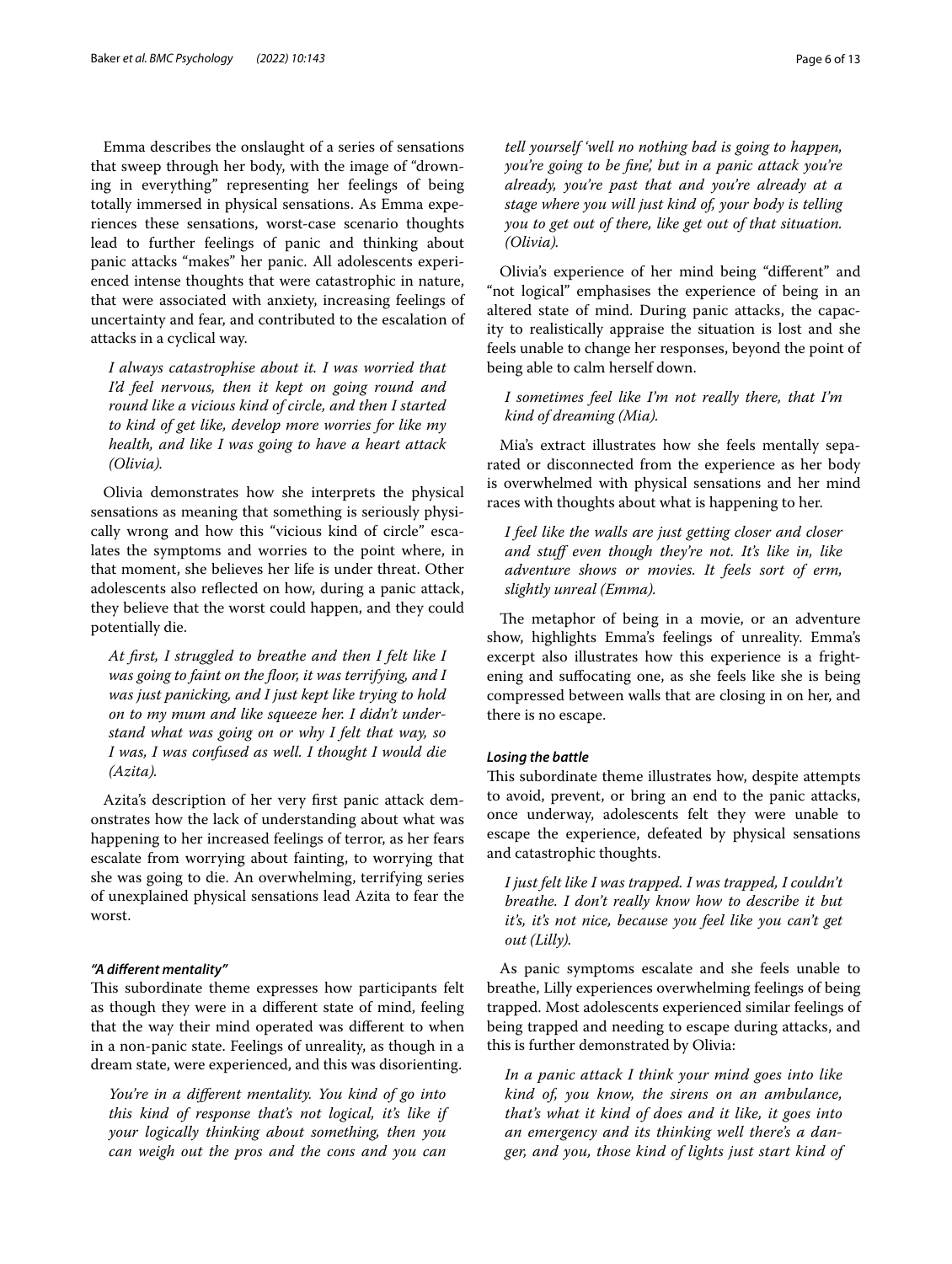*fashing [hands make fashing gesture] and then like, and then your mind, the only thing that you're trying to think is you have to get out of here, you have to run, you have to, you have to go somewhere else (Olivia).*

The language that Olivia uses expresses the urgent need to escape and depicts this experience as the mind being in an emergency mode. Olivia describes her brain giving of warnings, like ambulance sirens, signalling an immediate danger, as the wave of panic approaches and takes over her. This response overwhelms Olivia, as the only thing that she is thinking is how she can get out, run, and get away.

During panic attacks, some adolescents used techniques to try and bring them to an end.

*I've tried this breathing technique a friend taught me. Breathe in four breaths, hold for four, breathe out for six. Sometimes it will do absolutely nothing. Sometimes it will just make it worse. The feelings I'm getting have just been intensifed. I've tried to calm it down thousands of times, but I just can't get it to calm down. So, then it stresses me out even more, because I've just got to the point where I just let them just go. At the moment I'm just trying, I just try and ignore them at the moment because I, I know I can't do anything to calm down at this point, but I try sometimes, it just makes them worse... So realistically, I've just given up trying to calm them down (Alexandra).*

Alexandra experiences these attempts to end the panic attack as a futile cycle of trial and error of strategies. As her symptoms escalate, she is unable to gain control over them, and cannot calm herself down. This leads to feelings of resignation, as she realises that she cannot control or avoid the panic state and has "given up" trying to stop them. All adolescents expressed similar feelings of ultimately being defeated by the overwhelming sensations.

*It's just kind of being overwhelmed with all these feelings that you can't really control or like hide in a way, like it just all kind of foods out of you and makes you feel really weak. It just makes me feel really weak like I can't, I feel like I can't walk properly, like I just feel really like, not capable of doing things (Eva).*

Eva's account describes how the experience of panic disorder feels like a flood, an uncontrollable force that cannot be prevented. She is powerless, physically drained, and weak as she loses the battle against her panic symptoms.

## **An unacceptable self**

This superordinate theme illustrates how adolescents felt that they were unacceptable to themselves and to others. All participants experienced intense social worries and fears of being judged in relation to their panic attacks and worried about having attacks in front of people. These social worries were experienced by adolescents both with and without comorbid social anxiety disorder. Adolescents experienced unhelpful responses from others that appeared to stem from a lack of understanding of panic disorder. Negative interactions, feeling misunderstood and being rejected, contributed to feelings of being unacceptable to others or to themselves. These feelings fed into an overarching negative self-concept, feeling they were not normal and were an outsider. This superordinate theme is expressed in three subordinate themes: Under the social spotlight, The unhelpful helpers and The outsider.

## *Under the social spotlight*

This subordinate theme represents participants' worries about being judged negatively by other people or being stigmatised in relation to their panic attacks. These social worries were part of the experience of panic disorder for all adolescents in this study.

*I'm trying, I'm trying to hide what's going on, but I can't, because in the moment you want to scream, you can't breathe, you're freaking out, but you also don't want anyone to stare at you or to realize what's going on, because obviously they won't understand what's going on. Tat kind of makes it worse, because while you're trying to manage a panic attack, you're also trying to look like you're not having one, because you don't want people's judgment and even afterwards, you're embarrassed because everyone just saw you freak out (Azita).*

Azita's extract emphasises how she feels that the panic is something she needs to hide from other people. The overwhelming, frightening experience of the attack is coupled with anxiety and embarrassment about how others may view what is happening to her and the need to contain it. "Obviously they won't understand" shows us how Azita feels alienated, that other people don't understand her experience, and that she will be judged negatively. This extract demonstrates how these social worries feed into the panic cycle, increasing symptoms, and intensifying the unpleasantness of the overall experience, as worrying about the social implications intensifes everything and "makes it worse".

When panic attacks occur in the school environment, where young people are constantly surrounded by others,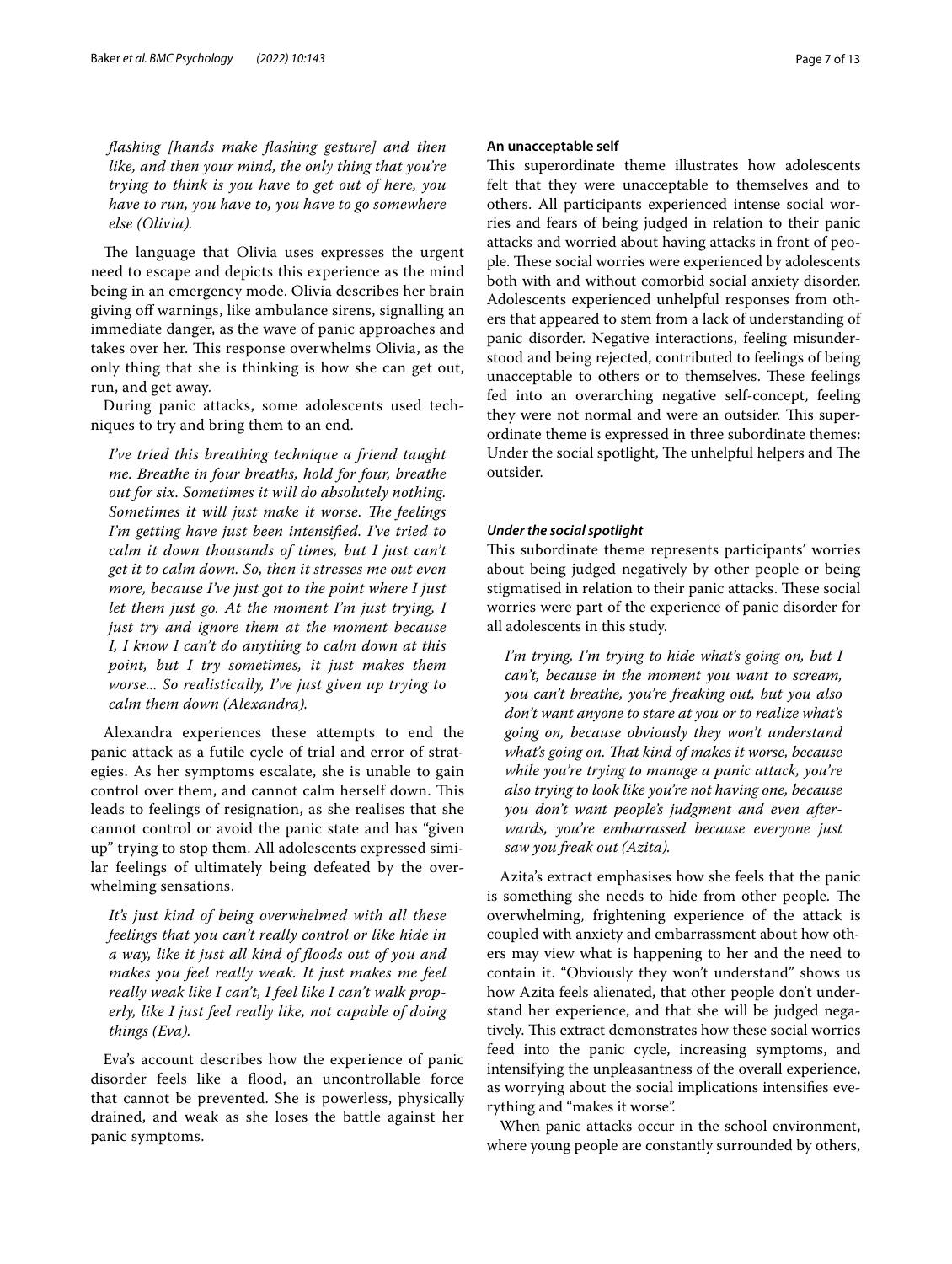fears around being judged are commonly part of adolescents' lived reality of panic disorder.

*I was around other people, so it just made it worse, and people were looking, which made it also worse. I was aware that people were watching (Lilly).*

Lilly experiences feeling heightened awareness of other people watching as she has a panic attack, explaining that being around other people and being watched makes the experience worse for her.

*It just brings attention to you, and you don't want attention. I'm like kind of breathing quite heavily, that's when other people start to notice and then if someone um just looks at me, or asks if I'm ok, then it'll get faster, cus I know that people are starting to realise, and then I'll start getting a few more [symptoms] (Emma).*

Emma further illustrates how having a panic attack while around other people, intensifes her panic attack, increasing her symptoms. If people do notice and start to look at her, the attack gets "faster", demonstrating the experience of the increasing intensity of panic attacks due to being observed.

#### *The unhelpful helpers*

This subordinate theme illustrates how adolescents felt that other people who should be there to help, often lacked understanding about their panic disorder.

*I feel like they [teachers] didn't understand what was happening (Andrew).*

Andrew highlights feeling that school staf did not understand what was happening to him during panic attacks. Several participants had experienced this lack of understanding in school, where teachers had responded in unhelpful ways. This lack of understanding led to responses that were unhelpful, and often made the experience of having a panic attack worse for them.

*Sometimes people try and help, but it doesn't help and then I get mad at them cus they're telling me to do this thing, and I'm like, that doesn't work, I've already tried. I know they're trying to help me, but it doesn't help. They [school staff] were saying 'breathe in now' and then like if I didn't then they kept telling me that I'm not listening to them. It doesn't help.*  They kept standing over me and stuff and like threat*ening to, they were like 'if you don't come now, we'll do this' and stuf and they kept asking me questions and I couldn't respond, so they, they started calling me rude (Emma).*

Emma expresses how, even though sometimes other people offered help her during panic attacks, their intervention made things worse. She felt misunderstood as teachers interpreted her lack of response to them as her being rude. She felt frustration at having "already tried" strategies to calm down, and repeated instructions from teachers to "breathe in", which only contributed to feeling totally overwhelmed and misunderstood.

*I had a teacher who didn't really understand. I was starting to feel like a big panic in class, like it was coming up, I knew it was coming, I had to leave like it would just get worse and worse, so I put my hand up, I said, 'can I leave for a second' like trying to breathe, and she was like 'for what?' I was like 'I just really need to step outside' and she said 'no' and I was like, 'please, I really need to step outside', she said 'no'. So, I just sat there, and it got so bad that lesson, and from there I had such a fear of that class and that one teacher, that I just I couldn't go back (Azita).*

This scenario demonstrates the lack of power Azita felt; while in the school environment, she did not have the autonomy to just leave the room. Her worries about being prevented from leaving the classroom in subsequent panic attacks contributed to a cycle of worry and avoidance. This culminated in Azita never returning to that teacher's classes, with a negative impact on her education.

Unhelpful reactions could come from peers (including friends) as well as school staf.

*They can make fun of it a little bit and [pause], you know they kind of laugh a little bit about it but when really, it's actually serious. I just want, I'd rather if they didn't make jokes about it, because it's quite like, upsetting. When I told them about, that I was doing this research, and I said they gave me some money, they were like oh 'I want to have panic attacks too, oh no! on no! I'm panicking! I'm panicking!' and you know, kind of doing that, and I was like 'well no, that's not what a panic attack is like, that's not what it is'. But they just don't really understand what it's like. I was thinking at the time, I was just like, oh they joke around, it's just kind of what teenagers do. But after, I was thinking well that just kind of proves they don't understand (Olivia).*

Although Olivia has confded in her friends about her panic disorder and how she has received some money as a thank you for taking part in research, her friends appear to overlook her experience of having panic disorder and instead make a joke of it, implying perhaps that receiving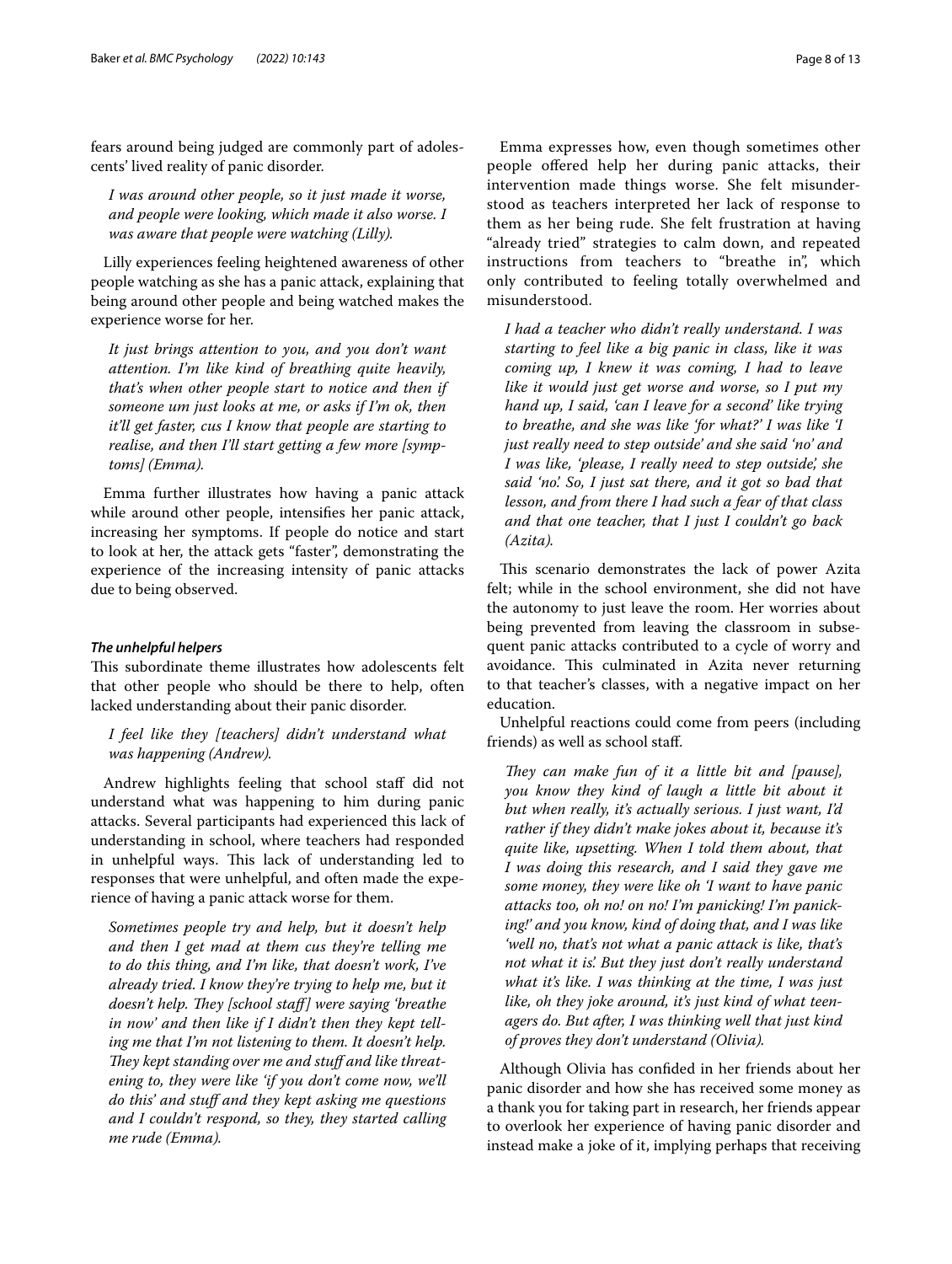some money would make it worth experiencing panic attacks. This leaves Olivia feels invalidated and upset.

## *The outsider*

This subordinate theme represents how adolescents felt that panic disorder was a part of themselves that they did not like and did not want, a part that was unacceptable to themselves and to other people. This often left them feeling like the outsider. This feeling was emphasised by experiences where they felt stigmatised or rejected and negative interactions with others contributed to feeling that they were not ok, did not ft in and were diferent to other people. Overall, this contributed to a negative self-concept.

*As soon as I told them, they started just saying, just not hanging around me. I think they just don't, maybe they didn't know how to deal with me, or they just thought of me diferently or they just, I don't know. I'm not them, I don't know how they [pause], I try not to dwell on it too much. But it does upset me sometimes that they just ditched me. Part of me just doesn't feel like I ft in (Alexandra).*

Alexandra feels left out, rejected, and abandoned, and that other people's perceptions of her changed due to her difficulties. The fact that others do not know how to "deal" with her, leads to her feeling that other people do not understand her or know how best to respond. This contributes to her feeling that this is a part of herself which other people cannot accept and that she does not fit in.

*I tend to just leave it out, cus I feel like that's just a diferent part of me that I don't really want. I feel like they're just seeing this person that's not really like human, just got problems. I feel like I don't really ft in, I can't be normal, but it also feels a bit weird, because I'm not like all of my friends, I'm not like everyone in my class, yeah, a bit of an outsider (Eva).*

Eva's account illustrates feelings of shame as she "leaves out" her panic disorder when talking to other people. She feels that other people see her as "not really human", and this encapsulates the feeling of being alien and diferent to other people. The idea that people only see her as someone who has got "problems" illustrates her feelings that people do not really see who she really is beyond her panic disorder. The impact of this on her self-concept is that she feels she is not normal and does not ft in with her friends and peers, contributing to feeling isolated and alone with her experiences. These feelings of negative self-concept were shared with almost all the participants.

*Why am I not normal? Why can't I be like everyone* 

*else? It kind of feels a bit lonely, cus you're like, well kind of it's, it's quite like being left out, because you just kind of want to be like everyone else and just kind of be able to sit through these kind of things but like you can't, because like you're not like everyone else (Olivia).*

Olivia illustrates here how she deeply wants to be like other people and feel that she fits in. There is a sense of not understanding why she is not like other people, and this saddens and frustrates her. For Olivia, having panic disorder means that she is not like others, and does not ft in, she is an outsider. She is unable to participate in the things that her friends can, because of her panic disorder. She feels left out and lonely, and that fundamentally she is "not normal".

## **Discussion**

This study explored eight adolescents' (aged 13 to 17 years) lived experience of panic disorder and is the frst qualitative study examining adolescents who have been diagnosed with panic disorder. Two superordinate themes were identifed, capturing adolescents' experience of panic disorder. The first superordinate theme, Drowning in sensations, was presented in three subordinate themes: "A vicious kind of circle", "A diferent mentality", and Losing the battle. The second superordinate theme, An unacceptable self, was presented in three subordinate themes: Under the social spotlight, The unhelpful helpers and The outsider.

Although our fndings identifed that adolescents experienced cognitive factors and symptoms that ft with current understanding of adults and adolescents with panic disorder, we also identifed aspects of the panic experience that were of particular importance for adolescents. In line with the previous literature on common symptoms among adolescents  $[11, 12]$  $[11, 12]$  $[11, 12]$  $[11, 12]$ , the first superordinate theme, Drowning in sensations, represented the experience of panic disorder as typically being characterised by catastrophic cognitions and misinterpretation of bodily sensations as refecting impending physical or mental danger (e.g., dying or losing control). The experience of drowning in sensations incorporated feeling a loss of control of the body and the mind, and of being defeated by panic attacks. This theme corresponds with the findings identified in Hewitt et al's [\[32\]](#page-11-29) study of adolescents (aged 15 to 18 years) with panic attacks who identifed that feeling out of control during panic attacks was a dominant theme. Misinterpretation of physical sensations is entirely consistent with the cognitive model of panic in adults [[16,](#page-11-14) [17,](#page-11-41) [44](#page-11-42)[–46\]](#page-12-0), and associations between anxiety sensitivity and panic disorder in children and adolescents [[15,](#page-11-13) [47\]](#page-12-1). Also consistent with this model, adolescents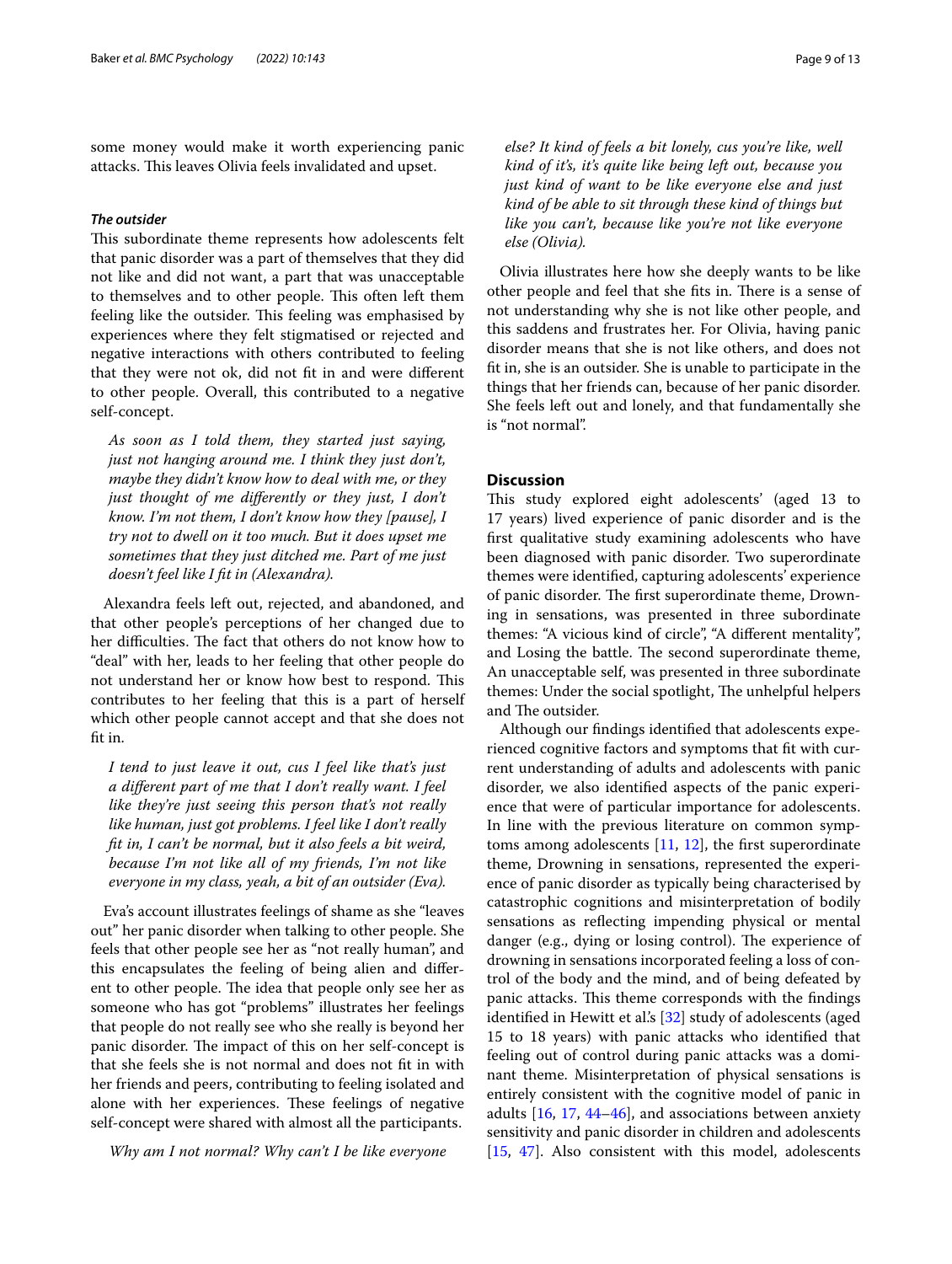appeared to engage in a range of safety behaviours [\[48](#page-12-2), [49\]](#page-12-3), intended to prevent their feared catastrophes from occurring, inadvertently maintaining a vicious cycle of thoughts, sensations and behaviours.

The second superordinate theme; An unacceptable self, highlighted important factors in adolescents' experiences of panic disorder that appeared to refect this being a unique developmental period. Unlike adults, adolescents very often lacked the autonomy to leave situations freely during panic attacks, for example being made to remain in classrooms in school. In many situations, this meant negative interactions with teachers, and often (possibly inadvertently) unhelpful behaviours from teachers and peers, which contributed to feeling broadly misunderstood and appeared to intensify the experience. These fndings correspond with those of Hewitt et al., who found adolescents had encountered a lack of understanding about their panic attacks, negative interactions with teachers and peers [[32\]](#page-11-29).

Also identifed in the second superordinate theme, and of particular importance for adolescents, was the experience of being 'Under the social spotlight', with heightened social anxieties around having panic attacks appearing to contribute to the panic cycle. It was interesting that they were experienced both by adolescents with, and without comorbid social anxiety disorder and pervaded before, during and after attacks. Although consistent with fndings that adults experience embarrassment about panic attacks [[32](#page-11-29)], for the adolescents in this study, these worries extended beyond fears of embarrassment to worries about being rejected by peers, being socially excluded and/or being treated differently. This culminated in a sense of being unacceptable to themselves and to others. Furthermore, worrying about having panic attacks in social spaces within school, led to increased avoidance of those situations and intensifed or escalated the panic attack cycle for adolescents, contributing to the negative impact of panic overall. This aspect of the panic experience may be especially salient for adolescents. The importance and impact of social relationships for adolescents has been well documented [\[25](#page-11-22), [27,](#page-11-24) [50](#page-12-4)] and our fndings emphasise the importance of understanding the interplay between social cognition, negative social interactions, and the panic cycle, specifcally for adolescents who are in a sensitive phase of social development.

In the second superordinate theme, we also identifed that adolescents' experiences of panic disorder contributed to feeling like an outsider and having a negative self-concept. Adolescents felt they were diferent or "not normal" compared with peers. These feelings were compounded by a lack of understanding and negative social interactions with other people in connection with their panic attacks. This included being bullied, socially isolated or being perceived as "rude" or difficult during attacks. Negative self-concept, self-hate and self-blame during adolescence are associated with anxiety and depression [\[51\]](#page-12-5), therefore, experiencing anxiety in itself may add to negative self-concept that is associated with additional worries, forming another kind of vicious cycle for these adolescents. Our fndings in relation to self-concept also correspond with those of Hewitt et al., where adolescents' identities were afected in a negative way [[32\]](#page-11-29). Adolescence is a critical time for the development of a socially integrated self-concept, which is informed by perceptions of how others view us (e.g., other people think I'm weird)  $[25]$  $[25]$  $[25]$ . Therefore, these negative social experiences may be particularly impactful for adolescents with panic disorder.

Our findings have several clear implications. The overwhelmingly unpleasant and distressing experience of panic disorder and the negative impact on important parts of adolescents' lives, such as their education, highlights the importance of being able to access efective, timely treatments. Our fndings broadly support a cognitive conceptualisation of the disorder and ft with the current evidence base for the treatment of panic disorder in young people, which involves cognitive behaviour therapy  $[10, 38]$  $[10, 38]$  $[10, 38]$  $[10, 38]$ . Given the prominence of avoidance and safety behaviours exhibited among the adolescents in this study, addressing these factors in treatment through exposure is likely to be vital [[52](#page-12-6)]. It is also likely to be important that therapists liaise with school staff during treatment to ensure that teachers have guidance about how best to respond when the young person experiences panic attacks at school. The adolescents in this study reported associated social worries and negative self-evaluations; although successfully treating panic disorder may have a positive impact in these areas, further investigation of this will be important.

More broadly, our fndings highlight a need for increased awareness and understanding among young people and school staf, so that adolescents experiencing panic attacks within the school environment are met with greater understanding from peers and can access appropriate help and support from staf. Mental health education has been demonstrated to reduce stigma and increase knowledge among school staff [\[53](#page-12-7)] and students  $[54, 55]$  $[54, 55]$  $[54, 55]$  $[54, 55]$ . Therefore, providing psychoeducation, that includes information about dealing with anxiety and panic attacks through teacher training and the school curriculum (e.g., through personal social health and economic education lessons) is potentially a feasible and efective way to increase awareness and understanding among staff and students.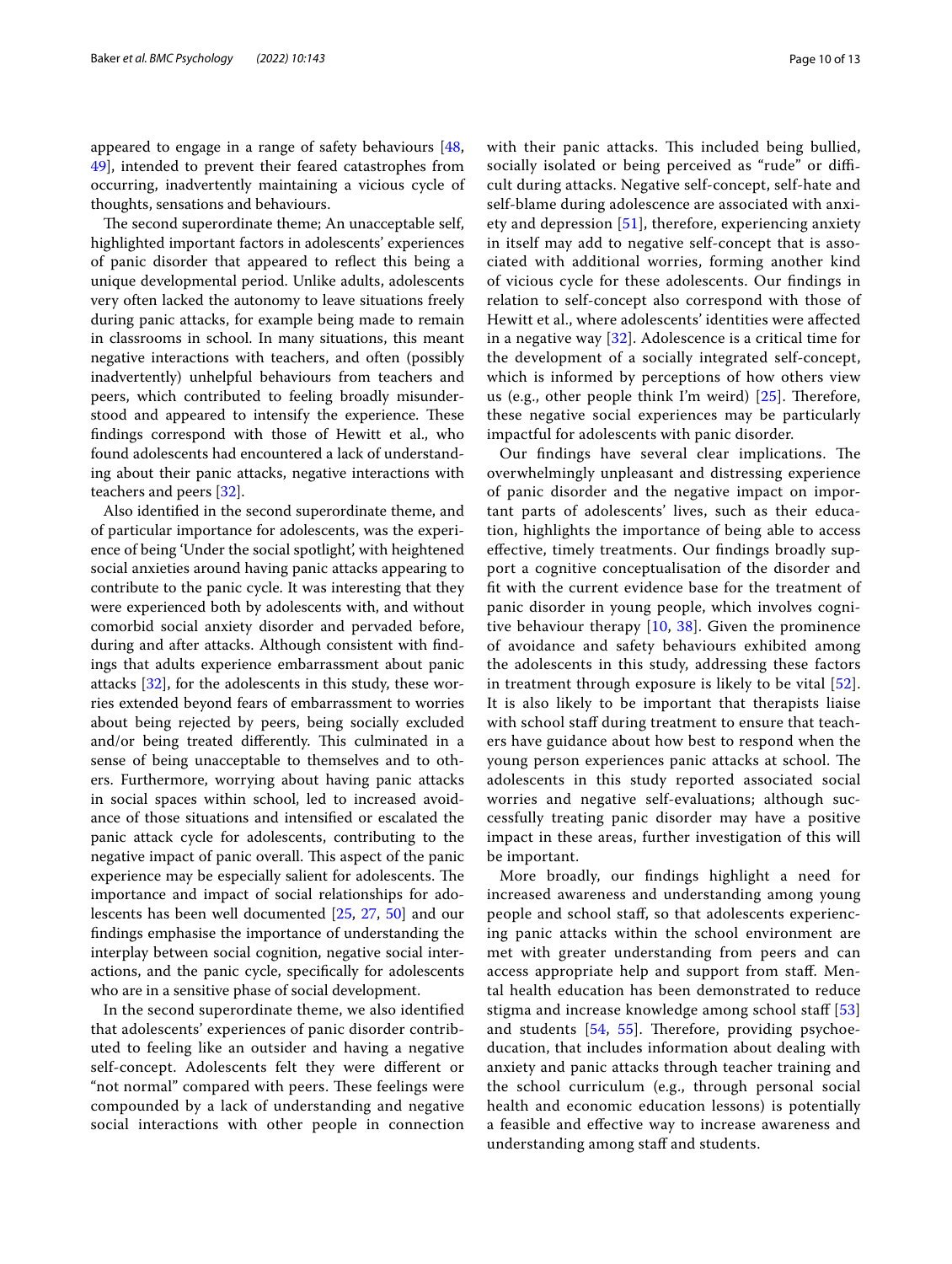## **Strengths and limitations**

This research needs to be considered in light of several strengths and limitations. Our fndings build on those of Hewitt et al. [\[32](#page-11-29)] by focusing on adolescents with a diagnosis of panic disorder, as opposed to young people who had experienced panic attacks, which can be associated with a range of psychological difficulties, and by including younger adolescents (aged 11–14 years) in the sample, as well as those aged 15–18 years. As is desirable in IPA, the sample was homogenous; all participants had a primary diagnosis of panic disorder (assessed through a gold standard assessment), were within the adolescent age range, had been referred for treatment, and were recruited through the same clinical service. We followed quality guidelines for qualitative research generally [[41\]](#page-11-38) and within IPA specifically [[33,](#page-11-30) [42](#page-11-39), [43](#page-11-40)] throughout the study. The lead researcher (HB) engaged in a double hermeneutic process, to make sense of the participants' experiences, whilst the participants were also trying to make sense of their own experiences. An idiographic, analytical, and refexive practice was adopted throughout the process to ensure results are representative of the experiences of the adolescents in this study. Although the use of a double hermeneutic process is a strength of the analysis, it is important to acknowledge that there may also be other interpretations of the data from a diferent researcher perspective [[33\]](#page-11-30). Similarly, the homogeneity of the sample also means that participants' experiences may be specifc to their situation; for example, those who have not been diagnosed or sought treatment may have very diferent experiences. All but one participant was female and although this refects broader sex diferences in the prevalence of panic disorder [[5\]](#page-11-3), it would be important to explore the experience of diferent sexes further. Within this study we defned adolescence as aged 11–18 years. However, it must be noted that adolescence can be defned using difering theoretical frameworks (e.g., biological, social) [[56\]](#page-12-10), anywhere between nine and 26 years of age [\[57\]](#page-12-11). As adolescents reach their late teens and early twenties, signifcant life changes are likely to occur, such as leaving full-time education, entering full time work, going into higher education, and leaving the home environment, and therefore aspects of the experience of having panic disorder may difer from the adolescents in this study.

## **Conclusion**

Adolescents experienced panic disorder as a debilitating cycle of intense, physical sensations and catastrophic thoughts that ultimately overwhelmed them. This experience was consistent with the adult cognitive model of panic, as catastrophic thoughts and misinterpretation of bodily sensations led to increasing anxiety, avoidance, and safety behaviours, creating a vicious cycle. Social worries, feeling broadly misunderstood, and unhelpful responses from others, contributed to feelings of being diferent or abnormal and were connected to a negative self-concept. Given the signifcant distress experienced by adolescents with panic disorder, accessing timely and effective psychological treatment is critical. There is also a clear need for increased awareness in schools among staff and young people, to ensure that adolescents experiencing panic attacks in the school environment are well supported.

#### **Abbreviations**

IPA: Interpretive phenomenological analysis; UREC: University of Reading Ethics Committee; NHS: National Health Service; NIHR: National Institute of Health Research; AnDY: Anxiety and Depression in Young People Clinic; ADIS-C/P: The anxiety disorders interview schedule; K-SADS: Kiddie schedule for afective disorders and schizophrenia; PDSS: Panic disorder severity scale; DSM-5: Diagnostic and statistical manual of mental disorders; GP: General practitioner.

#### **Supplementary Information**

The online version contains supplementary material available at [https://doi.](https://doi.org/10.1186/s40359-022-00849-x) [org/10.1186/s40359-022-00849-x.](https://doi.org/10.1186/s40359-022-00849-x)

<span id="page-10-0"></span>**Additional fle 1. Figure S1.** Interview schedule. Interview topic guide used in semi-structured interviews. **Figure S2.** Measures. A description of the diagnostic measures used to establish a diagnosis of panic disorder in trial participants.

#### **Acknowledgements**

The authors would like to thank the young people who took part in the study, the AnDY Research Clinic (Dr Ray Percy, clinicians, and clinic staff), and Dr Katherine Finlay for her guidance on interpretative phenomenological analysis methodology.

#### **Author contributions**

HB collected and analysed all data and was the lead author of the manuscript. PW and AH contributed to the analysis process and to the fnal manuscript. All authors read and approved the fnal manuscript.

#### **Funding**

HB is supported by a University of Reading studentship (GS17-001). PW (Postdoctoral Research Fellowship; PDF-2016-09-092) is funded by the National Institute for Health Research (NIHR) for this research project. The funding bodies did not have any role in the design of the study or in data collection, analysis, and interpretation or in writing the manuscript. The views expressed in this publication are those of the authors and not necessarily those of the NIHR, NHS or the Department of Health and Social Care.

#### **Availability of data and materials**

The research materials can be accessed by contacting the corresponding author.

#### **Declarations**

#### **Ethics approval and consent to participate**

Ethical approval for the study was obtained from the University of Reading Ethics Committee (REF: UREC 19/46) and through the NHS Research Ethics Committee (REF: 19/SC/0287). All participants gave written consent to participate. Informed consent was obtained from all participants. Written informed consent was given by adolescents aged 16–18 years (or assent for adolescents under 16 years of age). Parents gave written informed consent for adolescents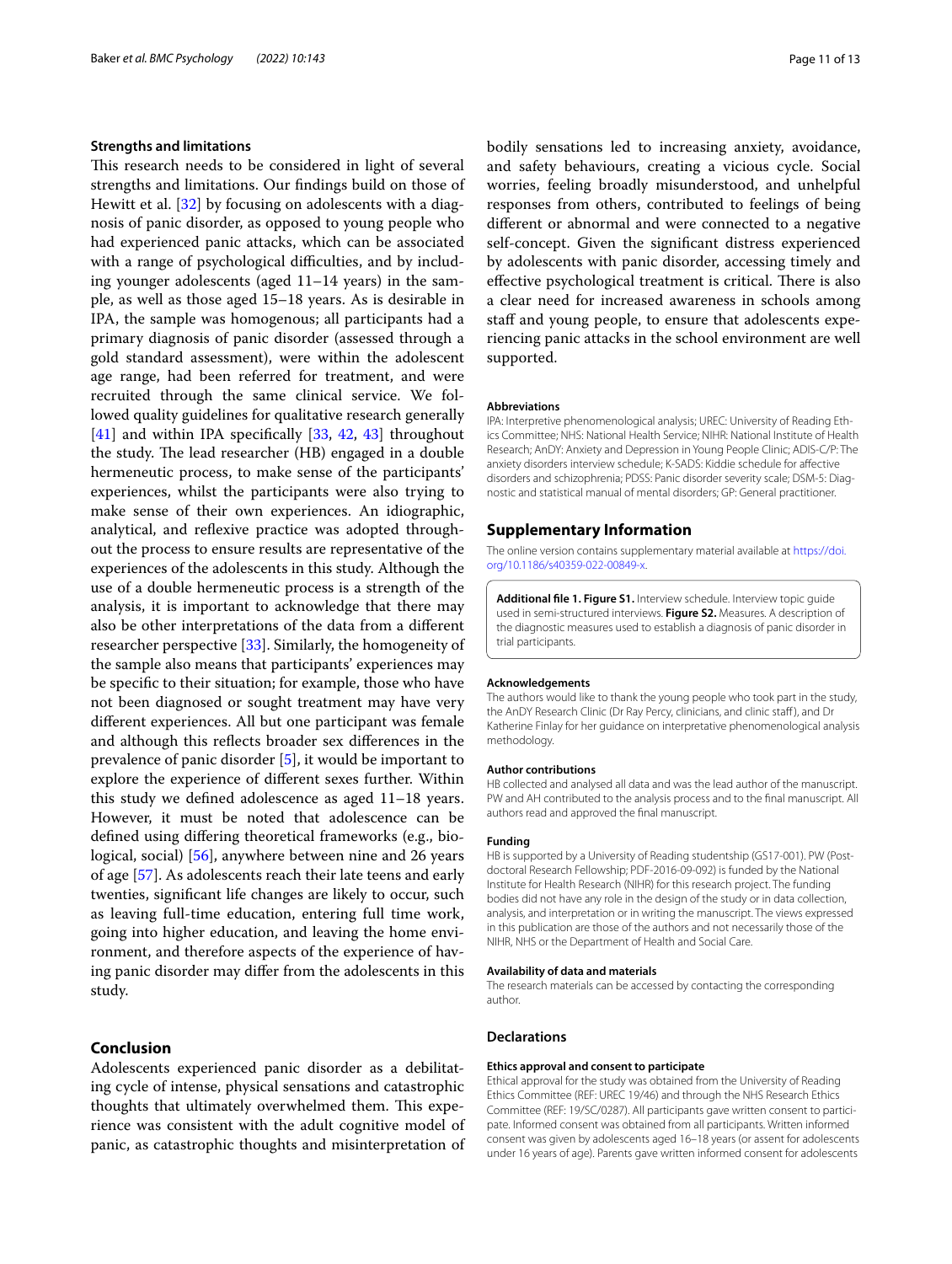under 16 years of age. Parents also gave written informed consent for themselves to complete measures as part of the trial.

#### **Consent for publication**

Not applicable.

#### **Competing interests**

The authors declare that they have no competing interests.

#### **Author details**

<sup>1</sup> School of Psychology and Clinical Language Sciences, University of Reading, Reading RG6 6AL, UK.<sup>2</sup> School of Pharmacy, University of Reading, 1.05b Harry Nursten Building, Whiteknights, Reading RG6 6DZ, UK. <sup>3</sup>Department of Experimental Psychology and Department of Psychiatry, University of Oxford, Radclife Observatory, Anna Watts Building, Woodstock Rd, Oxford OX2 6GG, UK.

## Received: 13 July 2021 Accepted: 24 May 2022 Published online: 06 June 2022

#### **References**

- <span id="page-11-0"></span>1. American Psychiatric Association. Diagnostic and statistical manual of mental disorders (DSM-5®): American Psychiatric Pub; 2013.
- <span id="page-11-1"></span>2. Cartwright-Hatton S, McNicol K, Doubleday E. Anxiety in a neglected population: prevalence of anxiety disorders in pre-adolescent children. Clin Psychol Rev. 2006;26(7):817–33.
- <span id="page-11-2"></span>3. Essau CA, Conradt J, Petermann F. Frequency, comorbidity, and psychosocial impairment of anxiety disorders in German adolescents. J Anxiety Disord. 2000;14(3):263–79.
- 4. Merikangas KR. Lifetime prevalence of mental disorders in U.S. adolescents: results from the National Comorbidity Survey Replication-Adolescent Supplement (NCS-A). J Am Acad Child Adolesc Psychiatry. 2010;49(10):980–9.
- <span id="page-11-3"></span>5. Vizard T, Pearce N, Davis J. Mental health of children and young people in England, 2017. Leeds: Health and Social Care Information Centre; 2018.
- <span id="page-11-4"></span>6. Von Korff MR, Eaton WW, Keyl PM. The epidemiology of panic attacks and panic disorder results of three community surveys. Am J Epidemiol. 1985;122(6):970–81.
- <span id="page-11-5"></span>7. Wittchen H-U, Reed V, Kessler RC. The relationship of agoraphobia and panic in a community sample of adolescents and young adults. Arch Gen Psychiatry. 1998;55(11):1017–24.
- <span id="page-11-6"></span>8. Kearney CA, Albano AM, Eisen AR, Allan WD, Barlow DH. The phenomenology of panic disorder in youngsters: An empirical study of a clinical sample. J Anxiety Disord. 1997;11(1):49–62.
- <span id="page-11-7"></span>9. Baker HJ, Waite P. The identifcation and psychological treatment of panic disorder in adolescents: a survey of CAMHS clinicians. Child and Adolescent Mental Health; 2020.
- <span id="page-11-8"></span>10. Pincus DB, May JE, Whitton SW, Mattis SG, Barlow DH. Cognitive-behavioral treatment of panic disorder in adolescence. J Clin Child Adolesc Psychol. 2010;39(5):638–49.
- <span id="page-11-9"></span>11. Achiam-Montal M, Tibi L, Lipsitz JD. Panic disorder in children and adolescents with noncardiac chest pain. Child Psychiatry Hum Dev. 2013;44(6):742–50.
- <span id="page-11-10"></span>12. Diler RS, Birmaher B, Brent DA, Axelson DA, Firinciogullari S, Chiapetta L, et al. Phenomenology of panic disorder in youth. Depress Anxiety. 2004;20(1):39–43.
- <span id="page-11-11"></span>13. Last CG, Strauss CC. Panic disorder in children and adolescents. J Anxiety Disord. 1989;3(2):87–95.
- <span id="page-11-12"></span>14. Masi G, Favilla L, Mucci M, Millepiedi S. Panic disorder in clinically referred children and adolescents. Child Psychiatry Hum Dev. 2000;31(2):139–51.
- <span id="page-11-13"></span>15. Elkins RM, Pincus DB, Comer JS. A psychometric evaluation of the panic disorder severity scale for children and adolescents. Psychol Assess. 2014;26(2):609.
- <span id="page-11-14"></span>16. Clark DM. A cognitive approach to panic. Behav Res Ther. 1986;24(4):461–70.
- <span id="page-11-41"></span>17. Clark DB, Smith MG, Neighbors BD, Skerlec LM, Randall J. Anxiety disorders in adolescence: characteristics, prevalence, and comorbidities. Clin Psychol Rev. 1994;14(2):113–37.
- <span id="page-11-15"></span>18. Clark DM. Brief cognitive therapy for panic disorder: a randomized controlled trial. J Consult Clin Psychol. 1999;67(4):583–9.
- <span id="page-11-16"></span>19. Raffa SD, White KS, Barlow DH. Feared consequences of panic attacks in panic disorder: a qualitative and quantitative analysis. Cogn Behav Ther. 2004;33(4):199–207.
- <span id="page-11-17"></span>20. Telch MJ, Lancaster CL. Is there room for safety behaviors in exposure therapy for anxiety disorders? Exposure therapy. Springer; 2012. p. 313–34.
- <span id="page-11-18"></span>21. Salkovskis PM, Clark DM, Gelder MG. Cognition-behaviour links in the persistence of panic. Behav Res Ther. 1996;34(5):453–8.
- <span id="page-11-19"></span>22. Blakemore S-J. Development of the social brain during adolescence. Q J Exp Psychol. 2008;61(1):40–9.
- <span id="page-11-20"></span>23. Kilford EJ, Garrett E, Blakemore S-J. The development of social cognition in adolescence: an integrated perspective. Neurosci Biobehav Rev. 2016;70:106–20.
- <span id="page-11-21"></span>24. Adolphs R. The social brain: neural basis of social knowledge. Annu Rev Psychol. 2009;60:693–716.
- <span id="page-11-22"></span>25. Sebastian C, Burnett S, Blakemore S-J. Development of the self-concept during adolescence. Trends Cogn Sci. 2008;12(11):441–6.
- <span id="page-11-23"></span>26. Moneta GB, Schneider B, Csikszentmihalyi M. A longitudinal study of the self-concept and experiential components of self-worth and afect across adolescence. Appl Dev Sci. 2001;5(3):125–42.
- <span id="page-11-24"></span>27. Elkind D. Egocentrism in adolescence. Child Dev. 1967;38:1025–34.
- <span id="page-11-25"></span>28. Schwartz PD, Maynard AM, Uzelac SM. Adolescent egocentrism: a contemporary view. Adolescence. 2008;43(171).
- <span id="page-11-26"></span>29. Rubia K, Smith AB, Woolley J, Nosarti C, Heyman I, Taylor E, et al. Progressive increase of frontostriatal brain activation from childhood to adulthood during event-related tasks of cognitive control. Hum Brain Mapp. 2006;27(12):973–93.
- <span id="page-11-27"></span>30. Platt B, Kadosh KC, Lau JY. The role of peer rejection in adolescent depression. Depress Anxiety. 2013;30(9):809–21.
- <span id="page-11-28"></span>31. Harper D, Thompson AR. Qualitative research methods in mental health and psychotherapy: a guide for students and practitioners. Wiley; 2011.
- <span id="page-11-29"></span>32. Hewitt OM, Tomlin A, Waite P. The experience of panic attacks in adolescence: an interpretive phenomenological analysis study. Emot Behav Diffic. 2021;26:240-53.
- <span id="page-11-30"></span>33. Smith JA, Flowers P, Larkin M. Interpretative phenomenological analysis: theory, method and research. London: Sage Publications Ltd; 2009.
- <span id="page-11-31"></span>34. Larkin M, Watts S, Clifton E. Giving voice and making sense in interpretative phenomenological analysis. Qual Res Psychol. 2006;3(2):102–20.
- <span id="page-11-32"></span>35. Howitt D, Cramer D. Introduction to qualitative methods in psychology. Harlow: Prentice Hall; 2010.
- <span id="page-11-33"></span>36. Silverman W, Albano A. Anxiety disorders interview schedule (ADIS-IV) child and parent schedules. New York: Oxford University Press; 2004.
- <span id="page-11-34"></span>37. Kaufman J, Birmaher B, Brent D, Rao U, Flynn C, Moreci P, et al. Schedule for afective disorders and schizophrenia for school-age children-present and lifetime version (K-SADS-PL): initial reliability and validity data. J Am Acad Child Adolesc Psychiatry. 1997;36(7):980–8.
- <span id="page-11-35"></span>38. Elkins RM, Gallo KP, Pincus DB, Comer JS. Moderators of intensive cognitive behavioral therapy for adolescent panic disorder: the roles of fear and avoidance. Child Adolesc Ment Health. 2016;21(1):30–6.
- <span id="page-11-36"></span>39. Pietkiewicz I, Smith JA. A practical guide to using interpretative phenomenological analysis in qualitative research psychology. Psychol J. 2014;20(1):7–14.
- <span id="page-11-37"></span>40. Smith AM. Cognitive-behavioral treatment of childhood anxiety: examining a parent consultation model. Dissertation Abstracts International: Section B: The Sciences and Engineering, vol. 74, no. 8. 2014.
- <span id="page-11-38"></span>41. Yardley L. Dilemmas in qualitative health research. Psychol Health. 2000;15(2):215–28.
- <span id="page-11-39"></span>42. Nizza IE, Farr J, Smith JA. Achieving excellence in interpretative phenomenological analysis (IPA): four markers of high quality. Qual Res Psychol. 2021;18:1–18.
- <span id="page-11-40"></span>43. Smith JA. Evaluating the contribution of interpretative phenomenological analysis: a reply to the commentaries and further development of criteria. Health Psychol Rev. 2011;5(1):55–61.
- <span id="page-11-42"></span>44. Ohst B, Tuschen-Caffier B. Catastrophic misinterpretation of bodily sensations and external events in panic disorder, other anxiety disorders, and healthy subjects: a systematic review and meta-analysis. PLoS ONE. 2018;13(3):e0194493.
- 45. Teachman BA, Clerkin EM, Marker CD. Catastrophic misinterpretations as a predictor of symptom change during treatment for panic disorder. J Consult Clin Psychol. 2010;78(6):964–73.